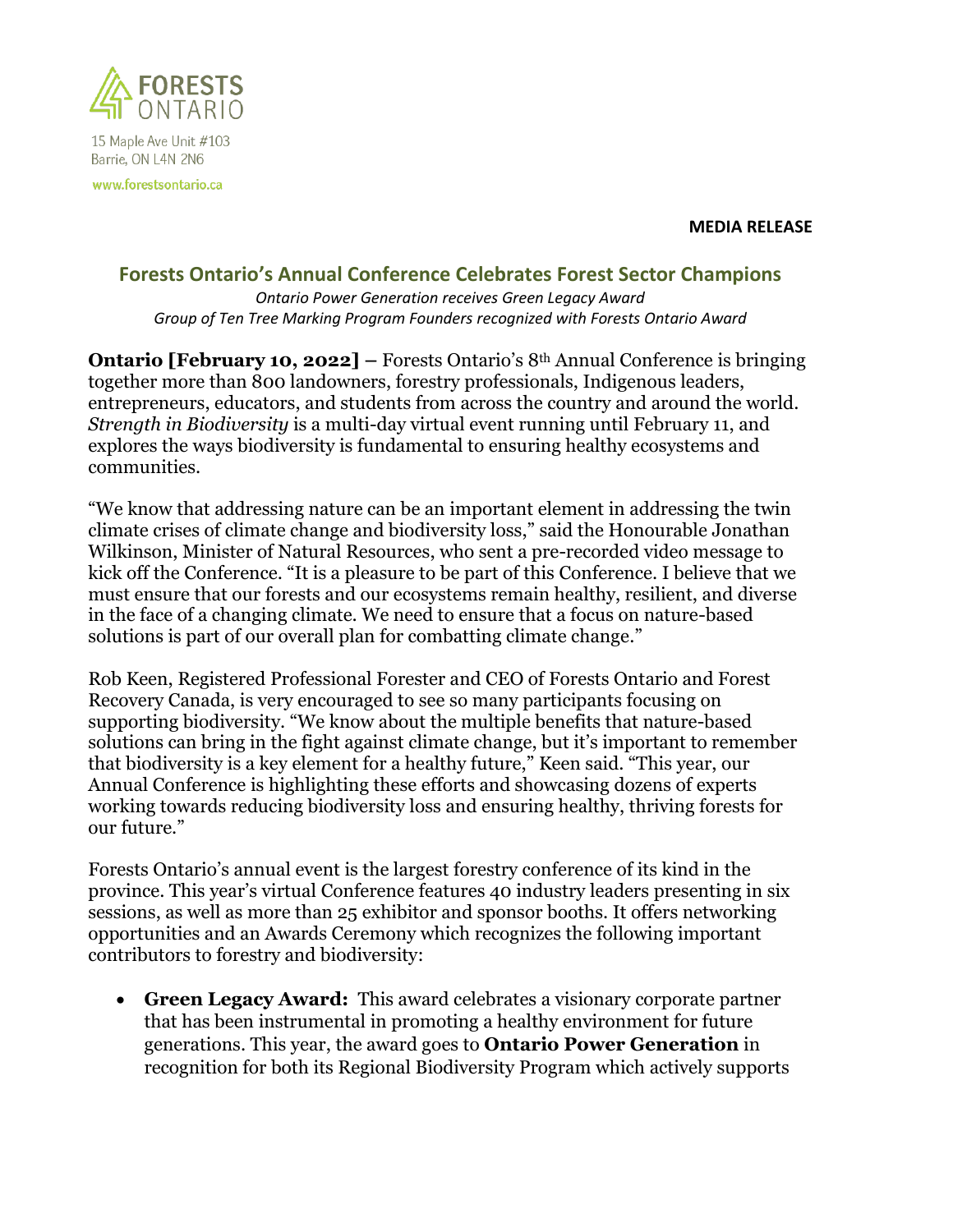conservation organizations, and for its participation in the Eastern Ontario First Nations Working Group and inaugural launch of The Healing Place.

- **Robert de Pencier Award:** Presented to an individual(s) for outstanding activities in private land forest management and strong support of forestry promotion and education, this year's award celebrates **Eric and Barb Boysen** of Maberly, ON, for their dedication and commitment to projects that support healthy forests, and their contribution to the original structure of Forests Ontario's 50 Million Tree program.
- **Most Valuable Planter Award:** This award recognizes an outstanding individual or organization for their contribution to restoring ecosystem health through tree planting initiatives. This year, **Rick Knapton** of **Cataraqui Region Conservation Authority (CRCA)** earned the designation of Most Valuable Planter. Knapton has been planting trees with Forests Ontario in the Kingston area since 2005, and has been a valued planting partner for decades. Through Forests Ontario's 50 Million Tree Program, CRCA has planted more than two million trees.
- **White Pine Award:** This award, which recognizes student contributions to forest education and awareness, went to **Ben Woodward**, Geography and Environmental Management student at the **University of Waterloo**. Woodward is an Ontario Envirothon alumnus and was an active Envirothon volunteer for the 2021 competition.
- **Susan Wiecek Forestry Education Award:** This award recognizes individuals or organizations for outstanding contributions to forestry education in Ontario. This year, the **Regional Municipality of York is recognized** for their continuous support of Forests Ontario's education programs. York Region has supported the Ontario Envirothon for more than 10 years, funded a regional Tree Bee competition for six years, and a pilot Virtual Hike project in 2021. York Region has also been a long-time partner with Forests Ontario at their annual Spring Forest Festival and more recently, the self-guided Discover Your Forest Kits.
- **Forests Ontario Award:** This award goes to individuals for outstanding achievements and contributions to forestry education in Canada and beyond. This year, the award goes to the ten individuals who were instrumental in the creation and delivery of the Ontario Tree Marking Program: **Al Corlett**  (Toronto), **Scott Reid** (Port Sydney), **Brian Batchelor** (North Bay), **Bob Dynes** (Bancroft), **Brian Naylor** (North Bay), **Kerry Sinibaldi** (Sault Ste. Marie), **Al Stinson** (North Bay), **Jeff Leavey** (Huntsville), **Mike Walsh** (Peterborough), and **Steve Munro** (Parry Sound). In 1993, these individuals established the Ontario Tree Marking Program, with the objective to implement consistency in the application of silvicultural tree marking on Crown lands, while incorporating leading-edge science to silvicultural and habitat management